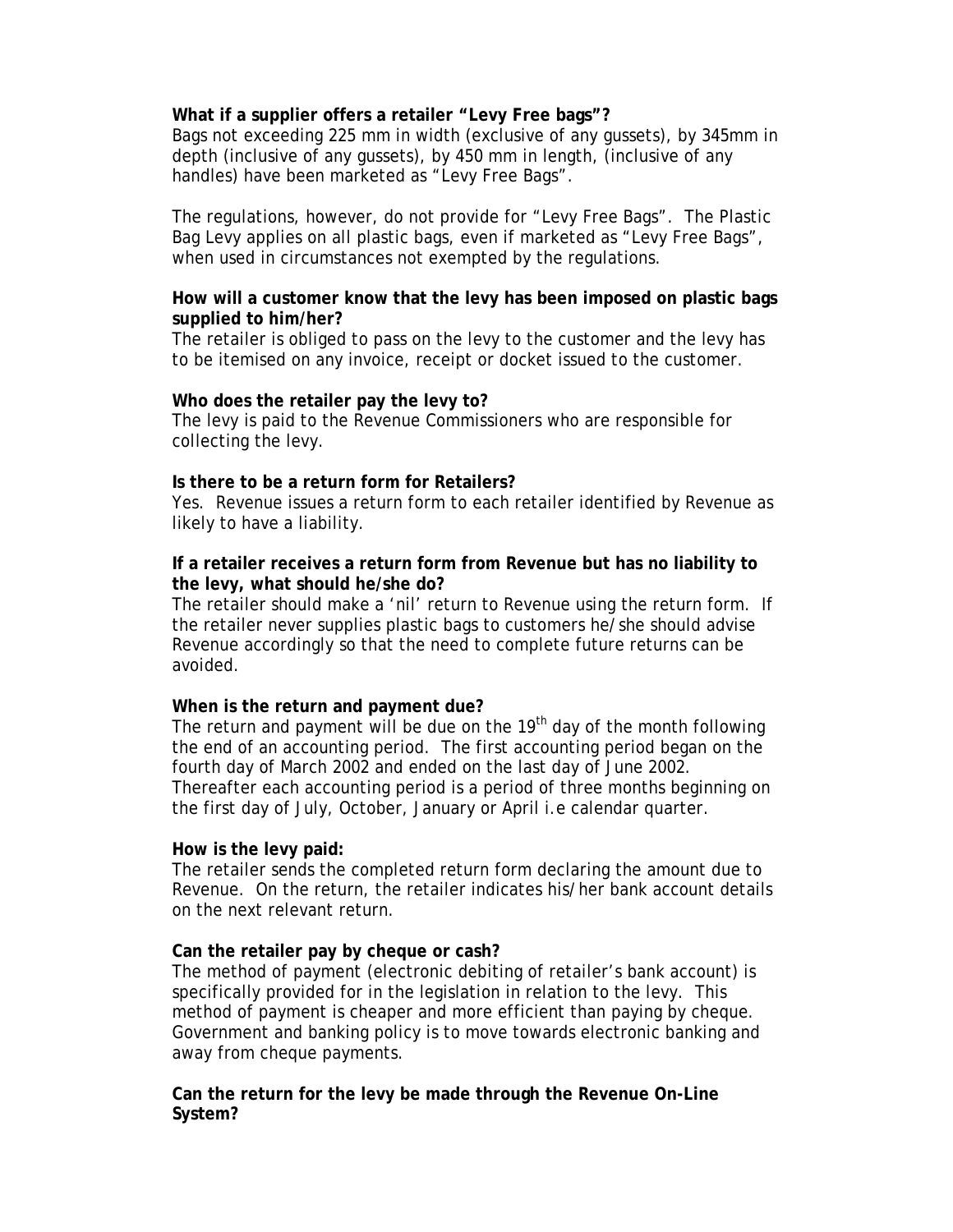Yes. The ROS home-page may be accessed at www.ros.ie or via the Revenue website www.revenue.ie

### **What happens if a return is not made?**

Revenue can estimate the amount of levy payable for the period if no return is received. Notice of the amount estimated is then served on the retailer and this amount can then serve as the basis for enforcement action. This approach is the same as that currently applied in relation to tax liabilities (e.g. VAT).

# **What happens if the levy is underpaid?**

If Revenue have reason to believe that the levy is underpaid they can estimate the total amount of levy that in their opinion should have been paid for any accounting period or periods. Notice of the amount estimated is then served on the retailer and this amount can then serve as the basis for enforcement action. Again, this approach is the same as that currently applied in relation to tax liabilities.

# **Can these estimates be appealed?**

Yes. Provision exists for appealing the estimates to the Appeal Commissioners.

# **What happens if the levy is not paid?**

In fairness to those persons who meet their obligations, Revenue will ensure that early and effective action is taken against those who have a liability to the levy and fail to pay. A late payment interest charge similar to the charge that applies in respect of income tax, VAT, corporation tax etc. also applies. The usual method of recovery for the levy will be the same as for taxes, viz. sheriff enforcement, civil proceedings for recovery through the Courts and attachment of third parties. Other enforcement methods will be used if necessary.

Details of the records required to be kept are set out in the regulations in relation to the levy. The record keeping requirement has been framed to minimise the compliance burden on the legitimate trader while at the same time ensuring that levy evasion can be combated. The basic requirements are an opening stock take of plastic bags when the levy is introduced, a record of plastic bag purchases and a record of plastic bags supplied to customers where the levy applies. The records must differentiate between

 a) those plastic bags not exceeding 225mm in width (exclusive of any gussets), by 345mm in depth (inclusive of any gussets) by 450 mm in length, (inclusive of any handles) used to contain fresh meat, fish, poultry fruit, vegetables and other foods that are not

otherwise packed, ice, and

b) other plastic shopping bags.